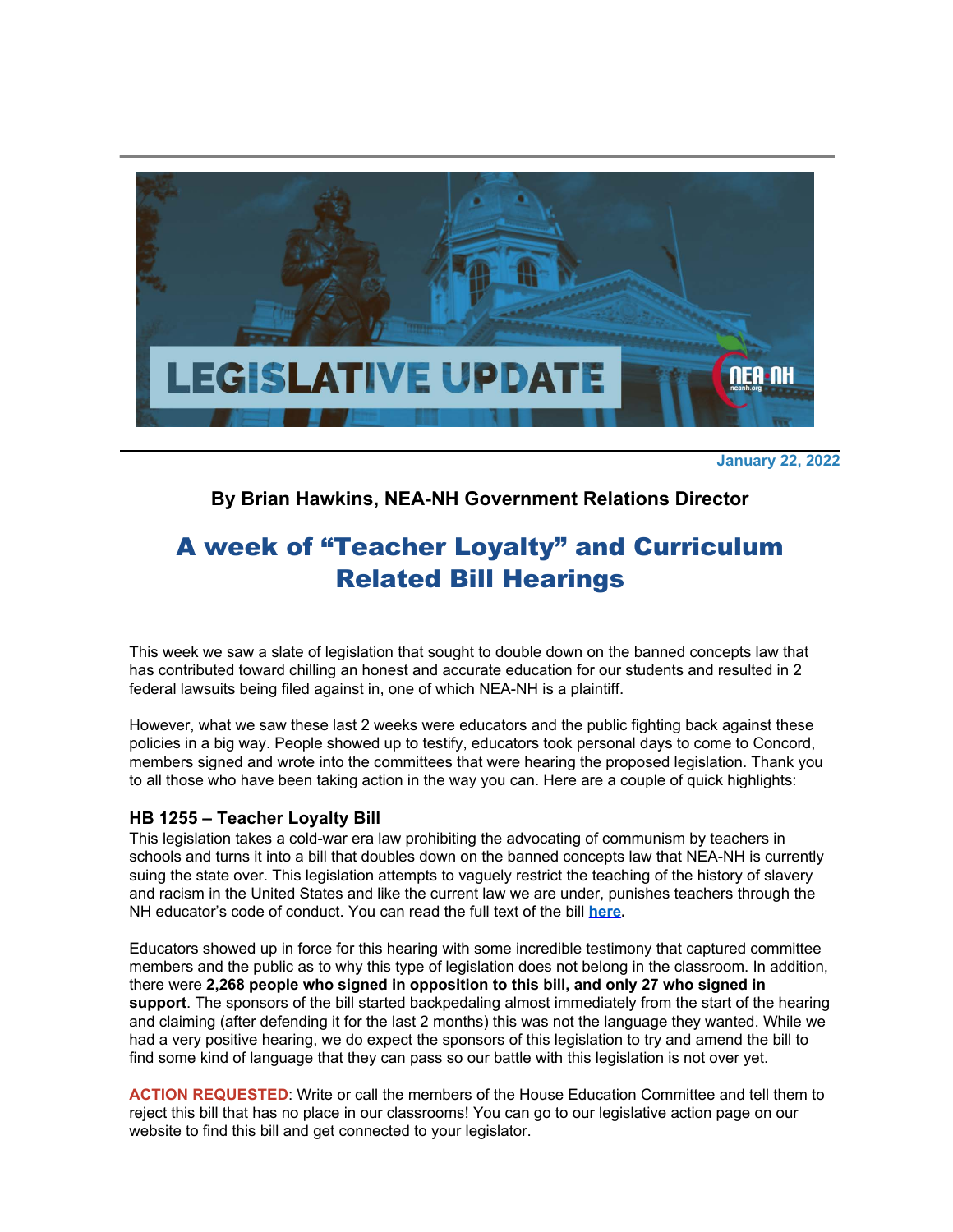## **HB 1632 – Restrictions on how to teach the civil rights era bill**

Like the "teacher loyalty" bill, HB 1632 is a bill which espouses how to teach the civil rights era, but in a vailed way is seeking a similar outcome to the loyalty bill. The bill attempts to legislate its interpretation of the civil rights era and how it should be taught alongside other atrocities that happened in the world. Our educators already teach American history, World History and other courses and don't need the legislature to tell them how to do it. NEA-NH also testified in opposition to this bill. Read the bill for yourself **[here](http://click.email.nea.org/?qs=d0d8eb71224206429528f05c2679a390dbda291f797f22eb595f9a42f3994086d04d7fcc3d156bf678718e2a6ca7474c90c28d9608a4a0c4).**

**ACTION REQUESTED:** Write or call the members of the House Education Committee and tell them to reject this bill that has no place in our classrooms! You can go to our legislative action page on our website to find this bill and get connected to your legislator.

### **Curriculum Inspection/Objection bills Heard**

This week NEA-NH also opposed the following legislation this week as well, related to curriculum objections and inspection under our education laws but also under New Hampshire's right to know statute:

**HB 1015,** relative to school district policies regarding objectionable materials expands the 2 weeks' notice for ANY curriculum course material being delivered. In addition, the legislation states that the student "shall be granted an agreed upon alternative to a portion of a course or program lesson that violates the student's convictions." You can read the full language of the bill **[here](http://click.email.nea.org/?qs=d0d8eb71224206420157f44c3db0fe43f48a20fb57529b2b6ff4b5aef6a644403b6c1d38cc7d6c01008a44442ebf465d7adc34cab418b5e0)**, but can probably see just how broad the objection language is that these sponsors are proposing. We have seen similar types of language being shopped in other states.

This legislation would put a tremendous amount of additional work on educators by expanding the notice of the current law to ALL curriculum and add more requirements for agreed upon alternative course instruction.

**HB 1434** would require that curriculum course materials taught to pupils in public schools and public academies be available to the public: "curriculum course materials lists shall be posted and readily accessible on the school administrative unit's website. In addition, a physical copy of all such curriculum course materials shall be made available for public review at the location of the school administrative unit." This is yet another bill in a line of legislation that would allow anyone into a school to view such documents, not just parents or guardians of the student attending the school. Many teachers and schools already post this kind of information, and from the hearing it was unclear from the sponsor how granular "curriculum course materials" meant.

**HB 1147 and HB 1603** also looked to make specific items around curriculum, professional development, and other materials available under the right to know law. NEA-NH along with the NH School Boards and Municipal Association pointed out that much of the info these bills seek to uncover are probably already available under the right to know law and these are unnecessary.

### **School Voucher Rules Approval Postponed**

This week the Legislature's Rules Committee (JLCAR) chair told the New Hampshire Department to come back "after they have gotten their act together" on their proposed rules for school vouchers. Like their last attempt at rulemaking around the school voucher program, their rule writing was filled with flaws, omissions and other problems that left questions around student privacy concerns, the lack of provider background check guarantees, special education, and discrimination. NEA-NH raised several of these concerns as well as the lack of oversight and authority over this program during the State Board of Education Hearing, but the Department and State Board forged ahead. JLCAR did the right thing by not simply rubberstamping these rules given how many problems they contain. The committee will hear this again at their continued February meeting, though it is unclear whether the state board will need to go back and do a re-write first.

### **Next Week – More Hearings and Possible Committee Votes!**

Next week we will have a number of hearings we will be monitoring, all of which you can see on our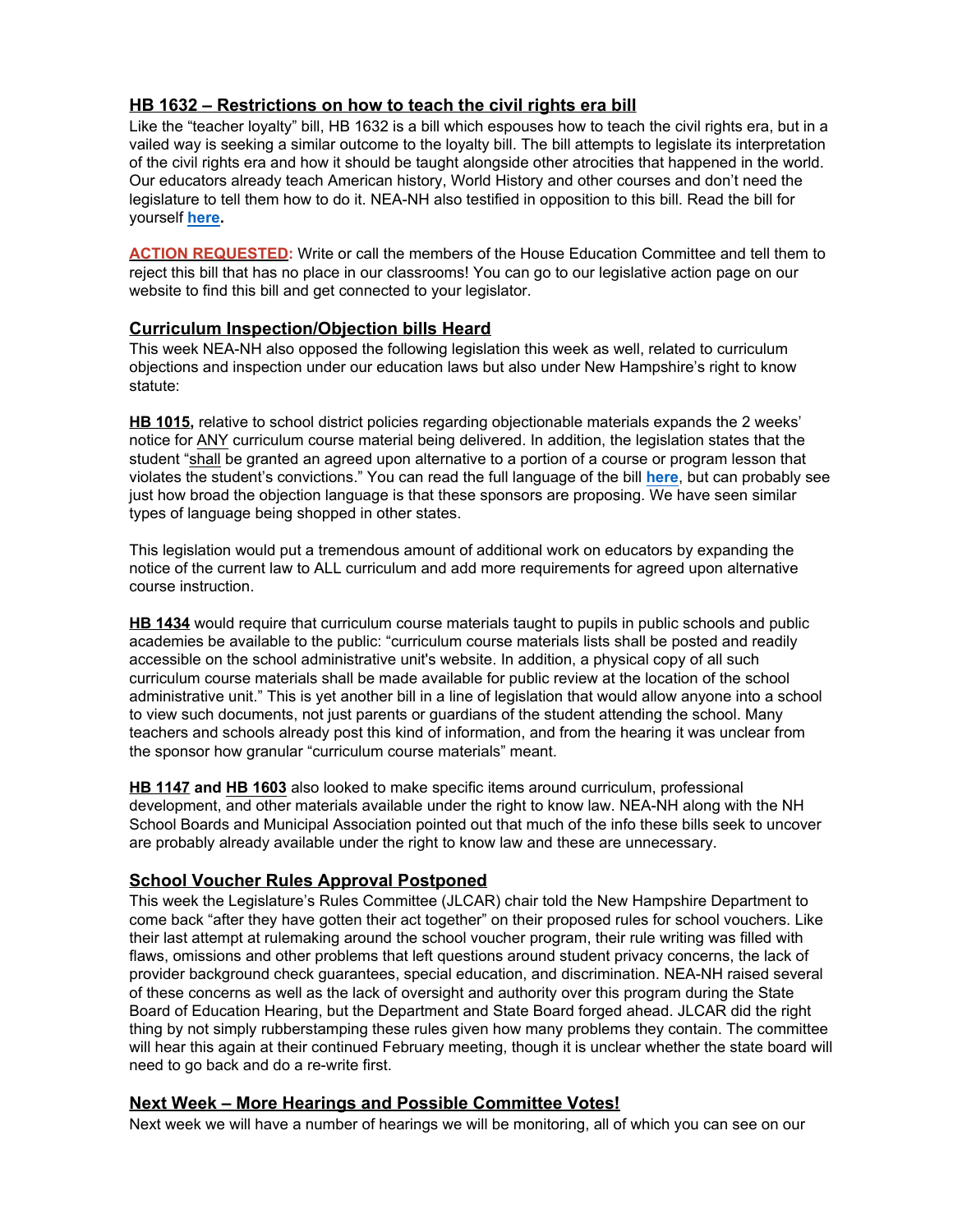legislative tracker. We also expect some committees including House Education to begin voting on some of the bills that have been heard over the last couple of weeks so if you haven't contacted these committees yet, now's the time!

## **Possible committee votes in House Education on HB 1255, 1632, HB 1313, and HB 1015**

Just to name a few, but the 3 bills we will highlight here may be voted by the House Education Committee as soon as Tuesday among all the other that have been heard! As a reminder

HB 1255 – Teacher Loyalty Bill

HB 1632 – Restrictions on how to teach the civil rights era

HB 1313 – expanding the banned concepts legislation to public higher education institutions HB 1015 – objectionable materials

Visit our Legislative Action Page to find these bills and how to write or call the House Education Committee!

## **Hearings on prohibiting masks in schools next week!**

Next week another 17 bills will be heard in House Education committee having to do with Special Education, Charter Schools, the school voucher program, and COVID safety matters. We wanted to highlight a few hearings coming up on Thursday that fall into the 3<sup>rd</sup> bucket of priority bills we are concerned with, safety of staff and students in schools:

## **HB 1131, relative to facial covering policies for schools**

This bill prohibits school boards and accredited nonpublic schools from adopting, enforcing, or implementing a policy that requires students or members of the public to wear a facial covering. The bill also enables any person who claims to be aggrieved by this proposed law to be able to initiate a civil action against a school, the district, or the local school board as well as other litigation. The bill also adds a violation of the law by a certified educator to the growing list of proposed violations of the code of conduct. This egregious bill that will make our schools less safe is being sponsored by Rep. Ken Weyler, the same representative who had to step down from chairing the House Finance Committee after making spreading wild claims about COVID-19 vaccinations.

**ACTION REQUESTED:** Please Sign-in, or write to the House Education Committee in **OPPOSITION** to this piece of legislation:

**[http://www.gencourt.state.nh.us/house/committees/remotetestimony/default.aspx](http://click.email.nea.org/?qs=c1abf79d71b1e314f857212e32191b5c1021114e7364e9e4c824d29584cf56704e694bd291552ccf7f5860fcf7bb0653a76fd3e0441b7f93)** Public Hearing: Top of Form

1/27/2022 at 10:30 a.m. **Location: Legislative Office Building, Rm 205-207, Time: 10:30 a.m.**

### **HB 1371, relative to school district policies on facial masks of students in schools**

This bill would require each school district to adopt a written policy that would essentially prevent any universal masking policies to be adopted by a school. The language attempts to couch the bill, like others many of the same sponsors have put forward, as a bill preventing some sort of discrimination, but the effect of the bill is clear: it would prevent a district from adopting a universal masking

**ACTION REQUESTED**: Please Sign-in, or write to the House Education Committee in **OPPOSITION** to this piece of legislation:

<http://www.gencourt.state.nh.us/house/committees/remotetestimony/default.aspx> 1/27/2022 at 11:15 a.m. **Location: Legislative Office Building, Rm 205-207, Time: 11:15 a.m.**

## **Dissolution of Cooperative School Districts – HB 1679**

This bill would require cooperative school districts to review and adopt dissolution plans before January 1 of 2024 and then dissolve all cooperative districts by June 30. 2025. This legislation is being sponsored by the Vice-Chair of House Education, Glenn Cordelli, as well as the Chair of Senate Education, Ruth Ward. This obviously a very worrisome bill for the cooperative districts that have served their communities well, by forcing them to dissolve.